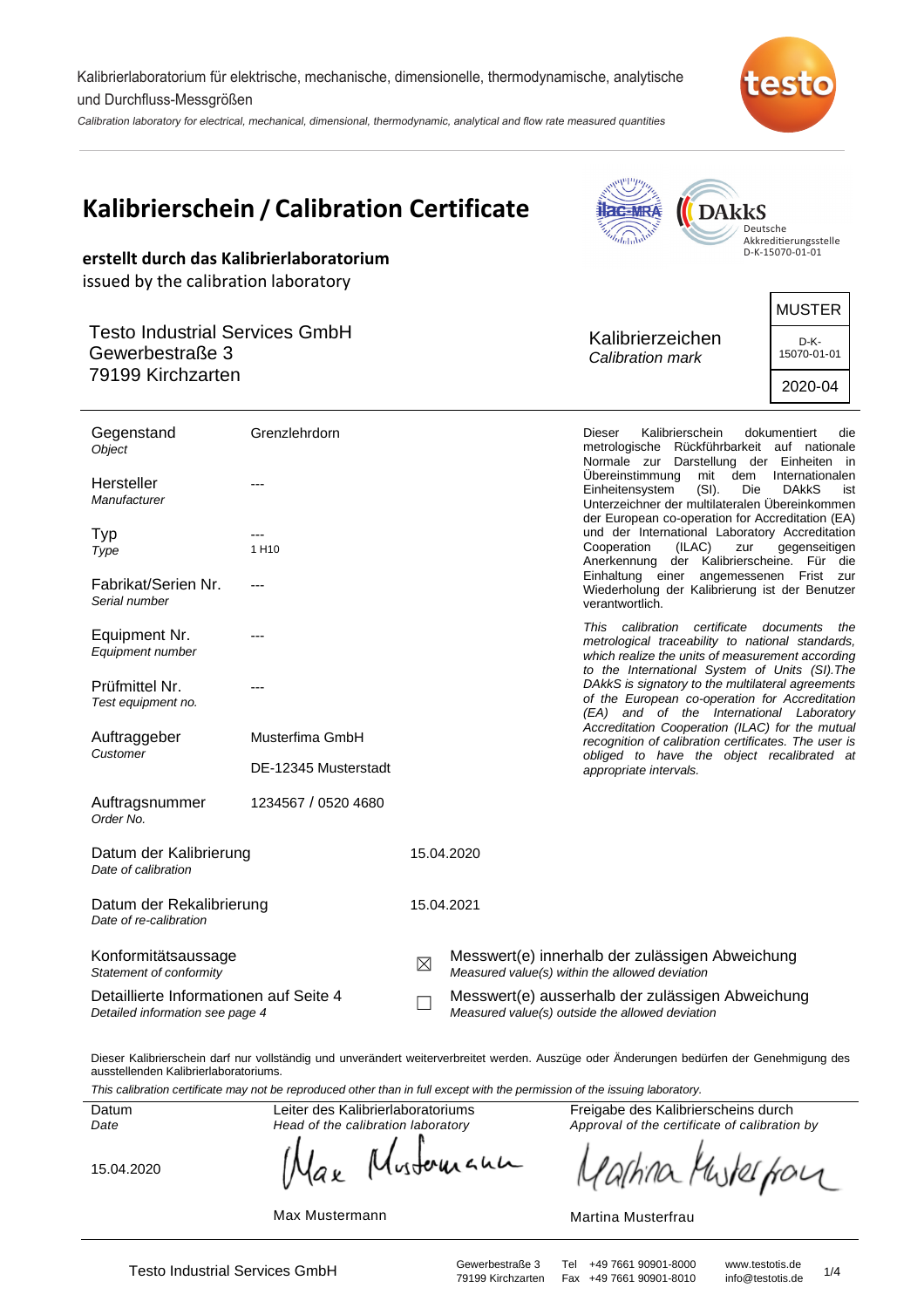MUSTER

D-K-15070-01-01

2020-04

## Kalibrierschein vom calibration certificate dated 15.04.2020

**Kalibriergegenstand** Characteristics to the calibration article

|                                |                      | <b>INGHINI IGI GGGGGHƏLGI IN</b> OHAFAUGHSINS IV IHG VAIIDFAINUT AFIING |                                  |               |
|--------------------------------|----------------------|-------------------------------------------------------------------------|----------------------------------|---------------|
| Gegenstand<br>Object           |                      | Grenzlehrdorn                                                           |                                  |               |
| <b>Nennmaß</b><br>Nominal size |                      | 1 H <sub>10</sub>                                                       |                                  |               |
| Norm<br>Standard               |                      | DIN EN ISO 1938-1:2016-03                                               |                                  |               |
| Gutseite<br>Go side            | Maximum<br>Maximum   | 1,00600 mm                                                              | Oberes Abmaß<br>Over-allowance   | $6,00 \mu m$  |
|                                | Minimum<br>Minimum   | 1,00400 mm                                                              | Unteres Abmaß<br>Under-allowance | $4,00 \mu m$  |
|                                | Abgenutzt<br>Outworn | 1,00000 mm                                                              | Abgenutzt<br>Outworn             | $0,00 \mu m$  |
| Ausschussseite<br>Scrap side   | Maximum<br>Maximum   | 1,04100 mm                                                              | Oberes Abmaß<br>Over-allowance   | $41,00 \mu m$ |
|                                | Minimum<br>Minimum   | 1,03900 mm                                                              | Unteres Abmaß<br>Under-allowance | 39,00 µm      |
| Inventar Nr.<br>Inventory no.  |                      | ---                                                                     |                                  |               |
| Standort<br>Location           |                      | <b>SCHRANK5</b>                                                         |                                  |               |

#### **Kalibrierverfahren** Calibration procedure

Die Kalibrierung erfolgte auf Grundlage der Richtlinie DKD-R 4-3 Blatt 4.1:2018-09, Kalibrierung von zylindrischen Einstellnormalen, Lehrdornen und -ringen – Punkt 5.3.4, Option 4: Wiederholungskalibrierung von Lehren. (Hinweis: Normativ geforderte Formabweichungen aus früheren Kalibrierungen liegen in der Verantwortung des Kunden.)

The calibration is performed on the basis of the DKD-R 4-3 Sheet 4.1:2018-09, Calibration of cylindrical setting gauges, plug gauges and ring gauges – point 5.3.4, Option 4: Repeat calibration of gauges. (Note: Normatively required form deviations from previous calibrations are the responsibility of the customer.)

#### **Umgebungsbedingungen** Ambient conditions

### Alle Messungen wurden im temperierten Labor durchgeführt.

All of the measurement were carried out in a tempered laboratory.

Temperatur Temperature (19...21) °C Feuchte Humidity (20...60) % rF % RH

#### **Messeinrichtungen** Measuring equipment

| Referenz                   | Rückführung         | Rekal.    | Zertifikat-Nr.  | Ea.-Nr.  |
|----------------------------|---------------------|-----------|-----------------|----------|
| Reference                  | raceability         | Next cal. | Certificate-no. | Ea.-no.  |
| Parallel-Endmaß gage block | 15190-01-00 2020-01 | 2021-01   | 3433962         | 13897197 |

Referenzzertifikate sind auf www.primasonline.com abrufbar Reference certificates are available at www.primasonline.com

#### **Vorbereitende Prüfungen und Tätigkeiten** Preparing examinations and activities

| Sichtprüfung      |  |
|-------------------|--|
| Visual inspection |  |

Funktionsprüfung Functional check

In Ordnung In order --- --- In Ordnung

In order ---

---



Testo Industrial Services GmbH<br>79199 Kirchzarten Fax +49 7661 90901-8010 info@testotis.de 2/4 79199 Kirchzarten Fax +49 7661 90901-8010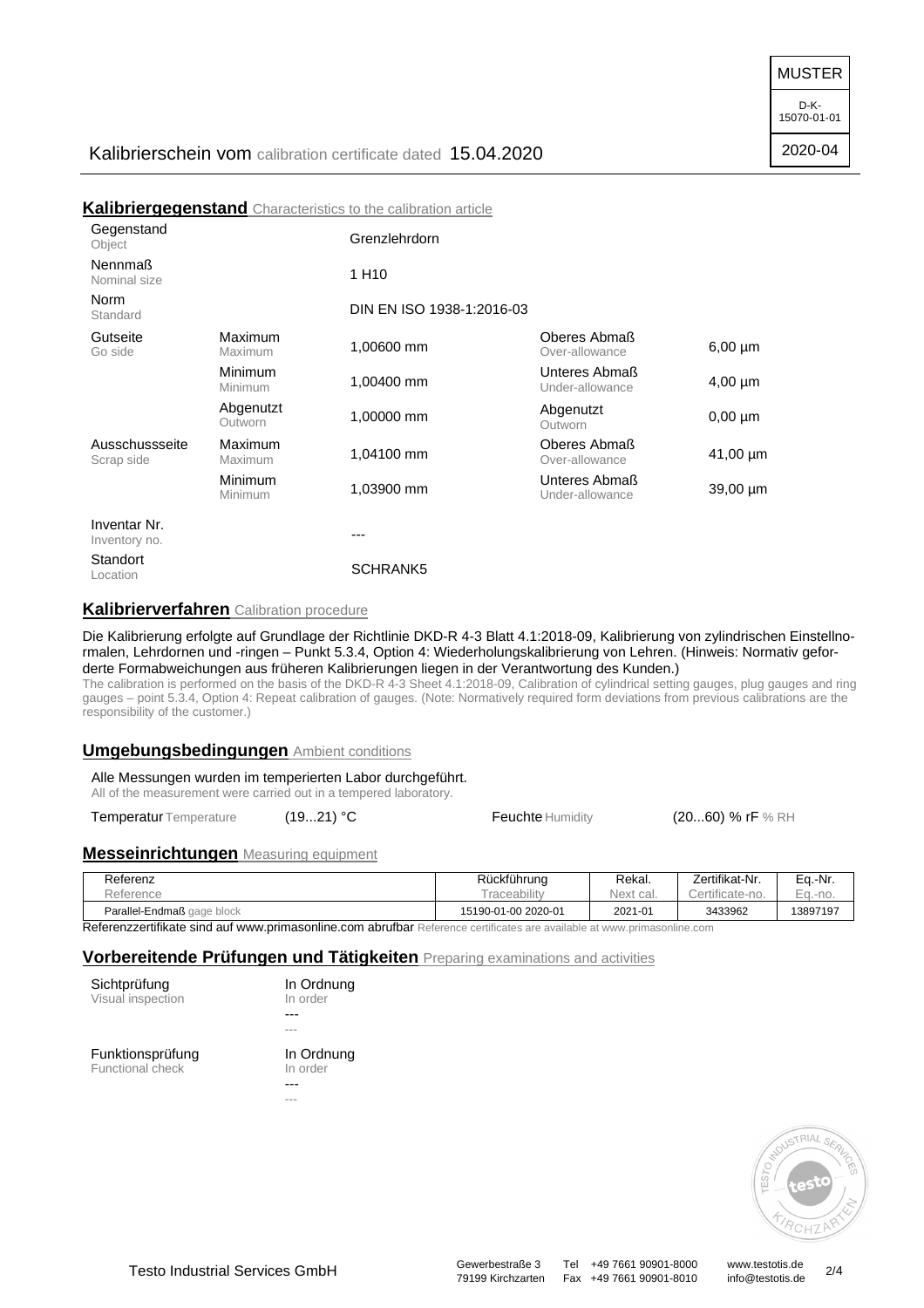15070-01-01

2020-04

## Kalibrierschein vom calibration certificate dated 15.04.2020

## **Messergebnisse** Measuring results



#### Gutseite Go site

| Profilschnitt<br>Profile section | Messebene<br>Measuring sur-<br>face | <b>Istwert</b><br>Actual value<br><sub>mm</sub> | Toleranz-Einhaltung<br>Tolerance observance | Messunsicherheit<br>Measuring uncertainty<br>μm | onfirmation<br>Bewertung |
|----------------------------------|-------------------------------------|-------------------------------------------------|---------------------------------------------|-------------------------------------------------|--------------------------|
| $(0^{\circ})$                    |                                     | 1.0044                                          | -x-------                                   | 0,8                                             | pass                     |
| 2(90°)                           |                                     | 1.0042                                          |                                             | 0,8                                             | pass                     |
| $(0^{\circ})$                    | 2                                   | 1.0049                                          | $-X---$                                     | 0,8                                             | pass                     |
| 2(90°)                           | $\overline{2}$                      | 1.0048                                          | --X-----                                    | 0,8                                             | pass                     |
| (0°)                             | 3                                   | 1,0049                                          | -X----                                      | 0,8                                             | pass                     |
| 2(90°)                           | 3                                   | 1,0051                                          | --x---<br>------------                      | 0,8                                             | pass                     |
|                                  | <b>Mittelwert</b><br>Average        | 1,00472                                         |                                             |                                                 |                          |

Ausschussseite Not go site

| Profilschnitt<br>Profile section | Messebene<br>Measuring sur-<br>face | <b>Istwert</b><br>Actual value<br>mm | Toleranz-Einhaltung<br>Tolerance observance | Messunsicherheit<br>Measuring uncertainty<br>μm | Bewertung<br>pnfirmati |
|----------------------------------|-------------------------------------|--------------------------------------|---------------------------------------------|-------------------------------------------------|------------------------|
| 1 $(0^{\circ})$                  |                                     | 1.0395                               | -------X--------------------                | 0,8                                             | pass                   |
| 2(90°)                           |                                     | 1,0392                               | --X-------------------                      | 0,8                                             | pass                   |
| 1 $(0^{\circ})$                  | 2                                   | 1,0398                               | ---------------------------------           | 0,8                                             | pass                   |
| 2(90°)                           | っ                                   | 1.0397                               | -----------X-------------------             | 0,8                                             | pass                   |
| 1 $(0^{\circ})$                  | 3                                   | 1,0398                               | .-----X-----------------                    | 0,8                                             | pass                   |
| 2(90°)                           | 3                                   | 1,0399                               | --x--------------                           | 0,8                                             | pass                   |
|                                  | Mittelwert<br>Average               | 1,03965                              |                                             |                                                 |                        |

### **Messunsicherheit** Measurement uncertainty

 $U = 0.8$  µm + 10,0  $\cdot$  10<sup>-6</sup>  $\cdot$  d (*d* entspricht dem gemessenen Durchmesser) (*d* corresponds to the measured diameter)

Angegeben ist die erweiterte Messunsicherheit, die sich aus der Standardmessunsicherheit durch Multiplikation mit dem Erweiterungsfaktor  $k = 2$  ergibt. Sie wurde gemäß EA-4/02 M: 2013 ermittelt. Der Wert der Messgröße liegt mit einer Wahrscheinlichkeit von 95% im zugeordneten Werteintervall.

The extended measurement uncertainty which is resulting from the standard measurement uncertainty by multiplying with the coverage factor k = 2 is indicated. It was determined according to EA-4/02 M: 2013. The value of the measured value is in the assigned value interval with a probability of 95%.

Fax +49 7661 90901-8010